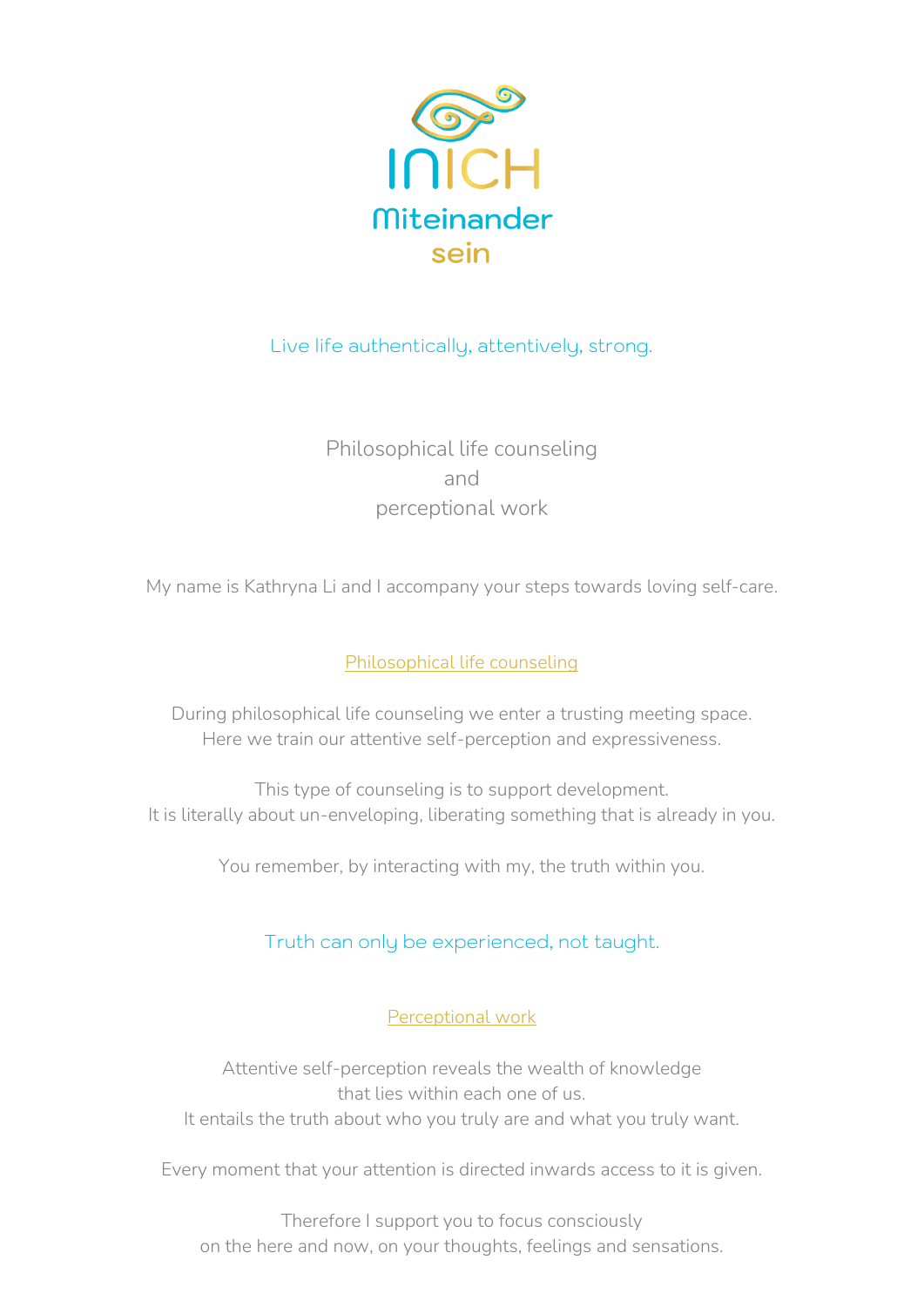I, too, share my perception openly.

This can complement your perspective and give helpful impulses.

In a present interaction such as this you experience your complex being, genuinely and approachable.

This is the base for curative togetherness.

# There is MORE in me that I want to express.

### Multilayered humanity

Humans are intellectual, as well as physical, spiritual, sexual and emotional beings. On each of these levels our energies resonate with each other.

> To acknowledge them on the one hand and to talk about them unbiased and anxiety-free on the other hand creates a sincere conduct with ourselves and each other.

> > Then we consciously experience ourselves as:

Mystic Marveling, seeing life and ones being from a unifying perspective of a loving observer.

Philosopher Curiously, thinking about abstract aspects of life and talking about them.

Empath Capable, recognizing thoughts and feelings, naming and honoring them.

## Boldly exploring the depth and width of oneself.

### Being togetherness

A non-binding first meeting free of charge precedes our collaboration. We get to know each other and see, whether my accompaniment meets your demands.

In agreement we arrange a new appointment: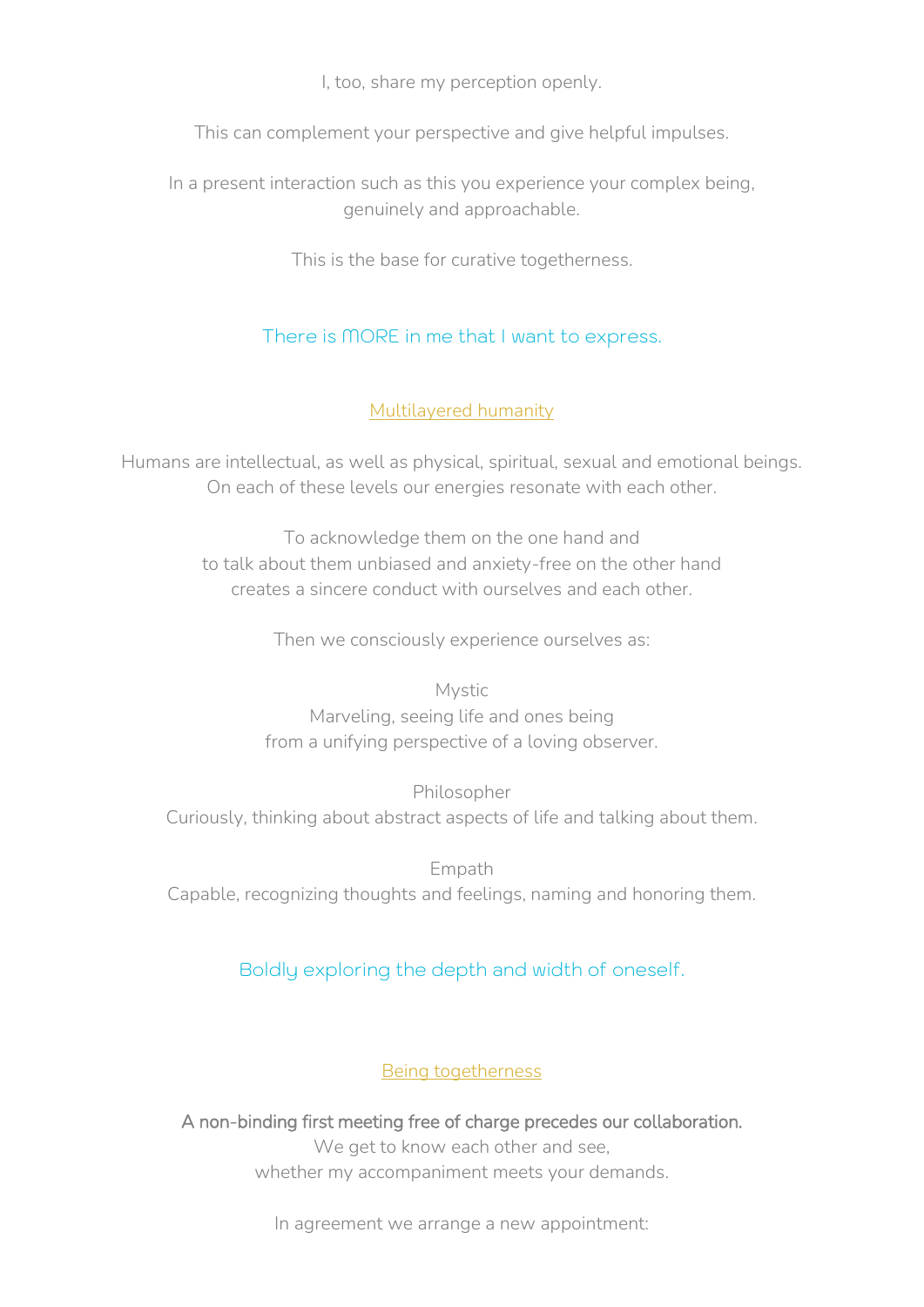#### Place and time

Taking a walk nearby your place, or mine in Schwedeneck, creates an ideal framework.

A natural environment connects to the elements.

Movement in fresh air also moves one's innermost being.

Thereby heart and mind open up by themselves.

One to one and a half hours suffice for a deep as well as gentle experience.

Fee

Together we agree on the fee for my support after the meeting has taken place.

The hourly rate lies in a price range between 60€ and 120€ per hour.

Flexible framework conditions The conditions of place, time and fee can be newly agreed on every time.

> Such a flexibility allows to consider constantly changing wishes, demands and boundaries.

To express them openly is welcome at any time.

Out of this the frequency of our meetings results as well. Due to the high intensity and extraordinary depth less is more.

A time span of two to four weeks in between encounters gives enough space for autonomous implementation of what was compiled together.

> Self-effectiveness The success of this support of development is based on the foundation which you create inside yourself.

Therefore it is crucial to actively turn to yourself and incorporate your independent perceptional work into your everyday life.

Supporting this I give you an **INICH-notebook for free**. Using it helps visualizing events and insights. Aside from our meeting this gives you a new perspective. This helps to adapt the new habit of conscious and steady self-awareness.

What you are is love.